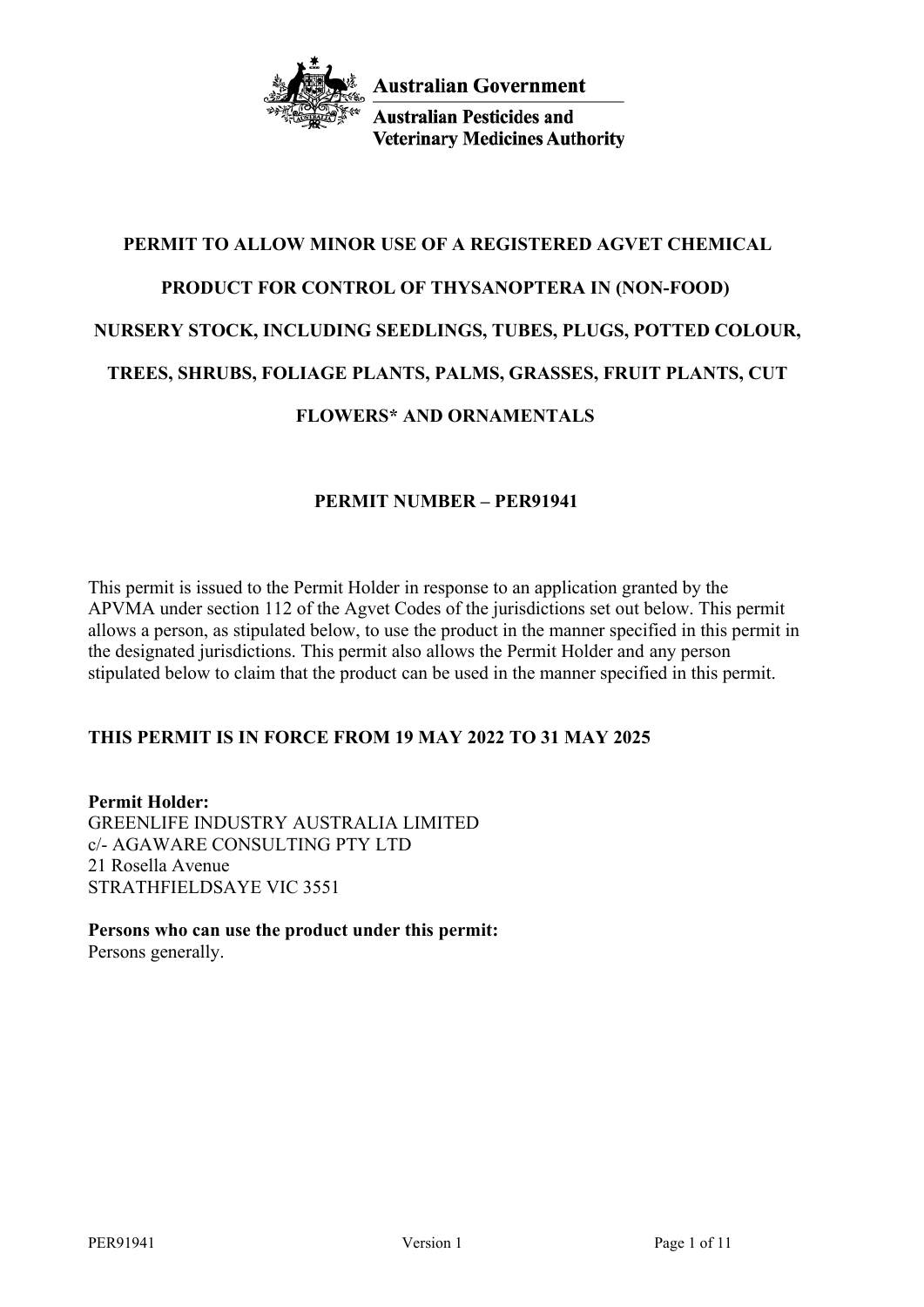## **CONDITIONS OF USE**

## **Products to be used:**

#### **Abamectin + chlorantraniliprole**

VOLIAM TARGO INSECTICIDE (APVMA No. 81921) PLUS OTHER REGISTERED PRODUCTS Containing: 18 g/L ABAMECTIN and 45 g/L CHLORANTRANILIPROLE as the only active constituents.

### **Acephate**

LANCER 750 DF INSECTICIDE (APVMA No. 50892) PLUS OTHER REGISTERED PRODUCTS Containing: 750 g/kg ACEPHATE as the only active constituent.

ORTHENE XTRA INSECTICIDE (APVMA No. 50469) PLUS OTHER REGISTERED PRODUCTS Containing: 970 g/kg ACEPHATE as the only active constituent.

#### **Alpha-cypermethrin**

DOMINEX DUO INSECTICIDE (APVMA No. 53487) PLUS OTHER REGISTERED PRODUCTS Containing: 100 g/L ALPHA-CYPERMETHRIN as the only active constituent.

CONQUEST ALPHA FORTE 250 SC INSECTICIDE (APVMA No. 65245) PLUS OTHER REGISTERED PRODUCTS Containing: 250 g/L ALPHA-CYPERMETHRIN as the only active constituent.

#### **Azadirachtin**

AZAMAX INSECTICIDE (APVMA No. 61980) PLUS OTHER REGISTERED PRODUCTS Containing: 11.82 g/L AZADIRACHTIN as the only active constituent.

### **Chlorpyrifos**

NUFARM CHLORPYRIFOS 500 EC INSECTICIDE (APVMA No. 32902) PLUS OTHER REGISTERED PRODUCTS Containing: 500 g/L CHLORPYRIFOS as the only active constituent.

### **Methomyl**

LANNATE-L INSECTICIDE (APVMA No. 47336) PLUS OTHER REGISTERED PRODUCTS Containing: 225 g/L METHOMYL as the only active constituent.

#### **Directions for Use:**

Refer to the *Application Rates*, *Critical Use Comments* and *Additional Conditions* listed in **Table 1** below.

### **Withholding Period:**

DO NOT use on plants grown for human or animal consumption.

### **Jurisdiction:**

All States and Territories.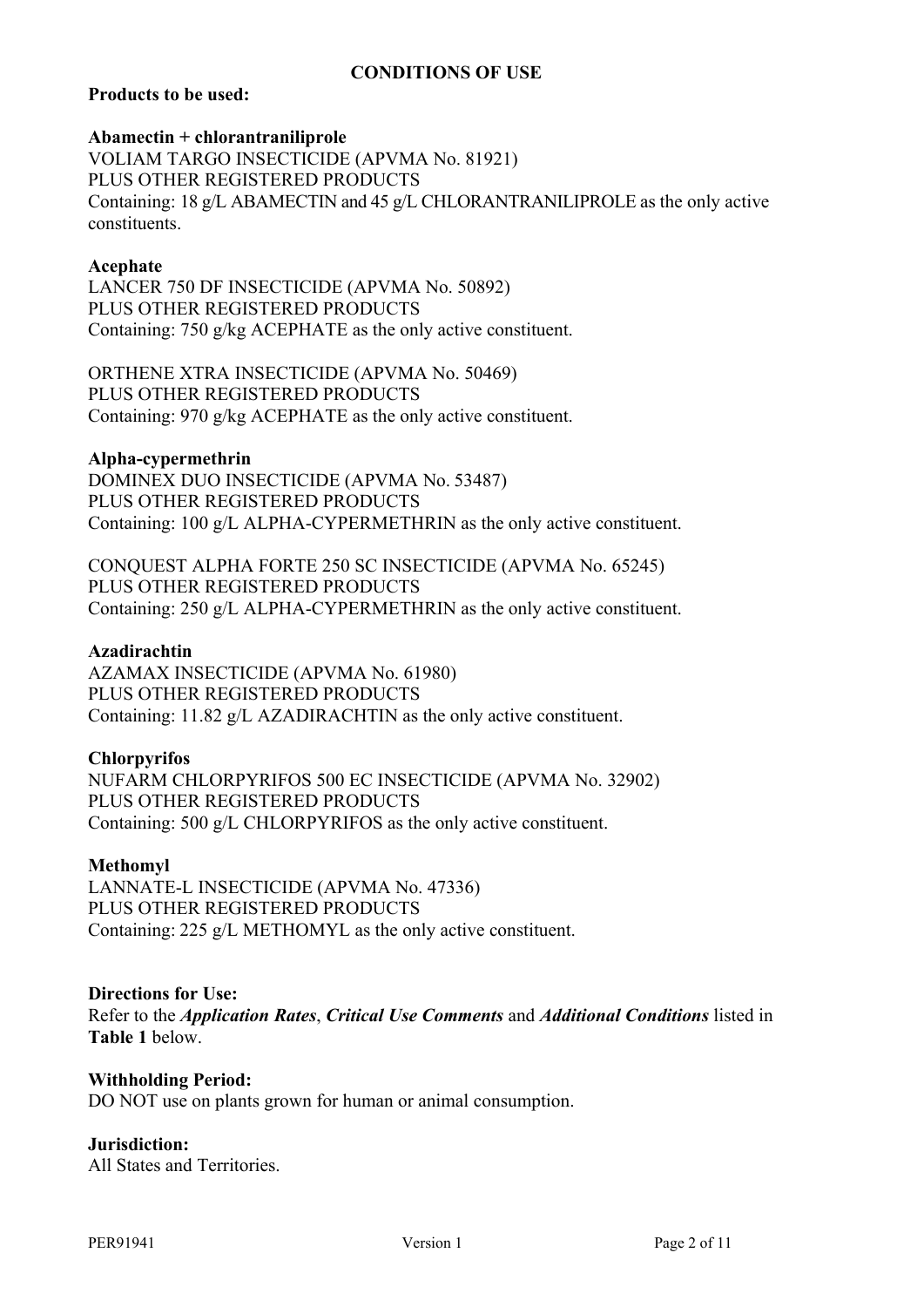## **Additional Conditions:**

This permit allows for the use of a product in a manner specified on the permit. Persons who wish to prepare for use and/or use products for the purposes specified in this permit must read, or have read to them, the details and conditions of this permit. Unless otherwise stated, the use of the product must be in accordance with the product label.

## *To Avoid Crop Damage*

Nursery stock is not known to be sensitive to the chemical insecticide products listed in this permit when used in strict accordance with the rate, conditions of use and other warnings.

However, the large number of disparate crop lines produced in commercial production nurseries means that not all these products have been fully evaluated for crop safety on all species, or in all situations where treatment may be undertaken. Some of these insecticides may demonstrate toxicity under certain situations, application methods, application rates and weather conditions to susceptible nursery stock. Some insecticides may also leave undesirable spray residue on foliage and flowers.

If unsure of crop tolerance, users must treat a sample number of plants or a small area prior to whole crop treatment and monitor any phytotoxic effects that will compromise production goals. This action cannot guarantee crop safety as application, environmental and crop conditions may vary from test treatment to whole of crop treatment. Any instances of phytotoxic damage should be reported immediately to the permit holder.

### *Resistance Management*

Use insecticide products in accordance with existing *Insecticide Resistance Management Strategies* and in accordance with best practice. Insecticide products should be used as part of an integrated pest management program, which incorporates as many control options as possible to minimise pest pressure. It is important that approved insecticide products are rotated between different chemical mode of action (MoA) groups at regular intervals within a structured disease management plan.

*Insecticide Resistance Management Strategies* have been developed by CropLife Australia. An updated version of these strategies is available from CropLife Australia's website at: *<http://www.croplife.org.au/industry-stewardship/resistance-management>* or search on-line for Resistance Management CropLife Australia.

## *Western Flower Thrips Resistance Management Strategy:*

Chemicals alone will not control Western flower thrips (WFT). Effective control can only be achieved with an integrated approach using additional cultural control methods. The most important cultural control method is the removal of all flowering weeds (especially white clover) from within and around the crop. Uncontrolled flowering weeds harbour abundant thrips that reinfest the crop and overwhelm chemical control. Crop debris may harbour western flower thrips and so should be ploughed in or burned. If the crop is at all sensitive to viruses, such as Tomato Spotted Wilt Virus (TSWV) , it is essential to remove the virus infected plants (burn or bury).

Effective chemical management of WFT is made difficult by resistance to a wide range of insecticides and limited accessibility to life stages during spraying. Only the larval and adult stages of WFT are contacted by insecticide sprays. Eggs are protected in plant tissue, while pupal stages shelter in soil and debris. In order to effectively manage WFT in crop, chemicals should be sprayed at intervals. The intervals are governed by the length of the life-cycle, which is controlled by temperature.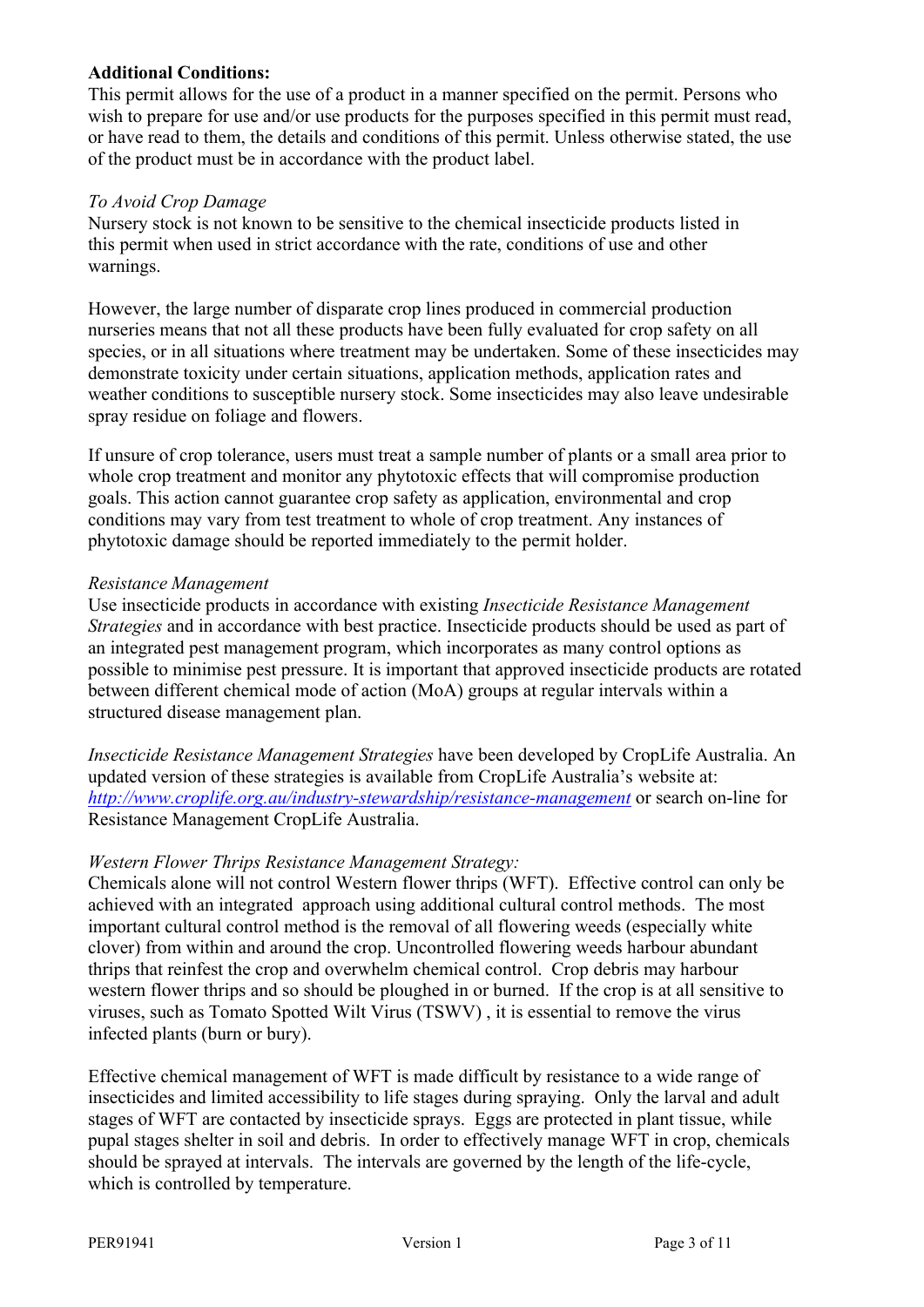Monitoring allows insecticides to be used only when necessary and so vigilant crop monitoring will reduce insecticide costs, reduce insecticide impact on beneficial insects and lessen the likelihood of resistance development. Sticky traps should be used to monitor thrips numbers (about  $3-10$  traps per hectare, or one trap per  $200 \text{ m}^2$  in greenhouses). A new series of three sprays should not be commenced without appropriate monitoring.

Chemical applications should be applied in a series of sprays until population levels have fallen to acceptable levels. To keep resistance levels down, change chemical groups between series of sprays. A series of chemical sprays will be three applications of the one chemical. Apply three consecutive sprays of the same chemical and alternate to a chemical in a different group for the following series of sprays. Importantly, after the first application, if control is less than adequate and resistance is suspected the additional applications of the same chemical should not be applied. There must be at least a 3 week break (<20 $^{\circ}$ C) or 2 week break (>20 $^{\circ}$ C) before another series of sprays is applied. If monitoring indicates the need to spray earlier, then insecticide resistance, inappropriate spray application or inadequate cultural control methods should be suspected and expert advice sought.

### *Other Matters*

Continued issuance of this permit is subject to the outcomes of the current APVMA review of chlorpyrifos. This permit may be impacted by the outcomes of this review.

Issued by the Australian Pesticides and Veterinary Medicines Authority

\* Includes wildflower crops. Refer to Wildflower crops list in Appendix 1.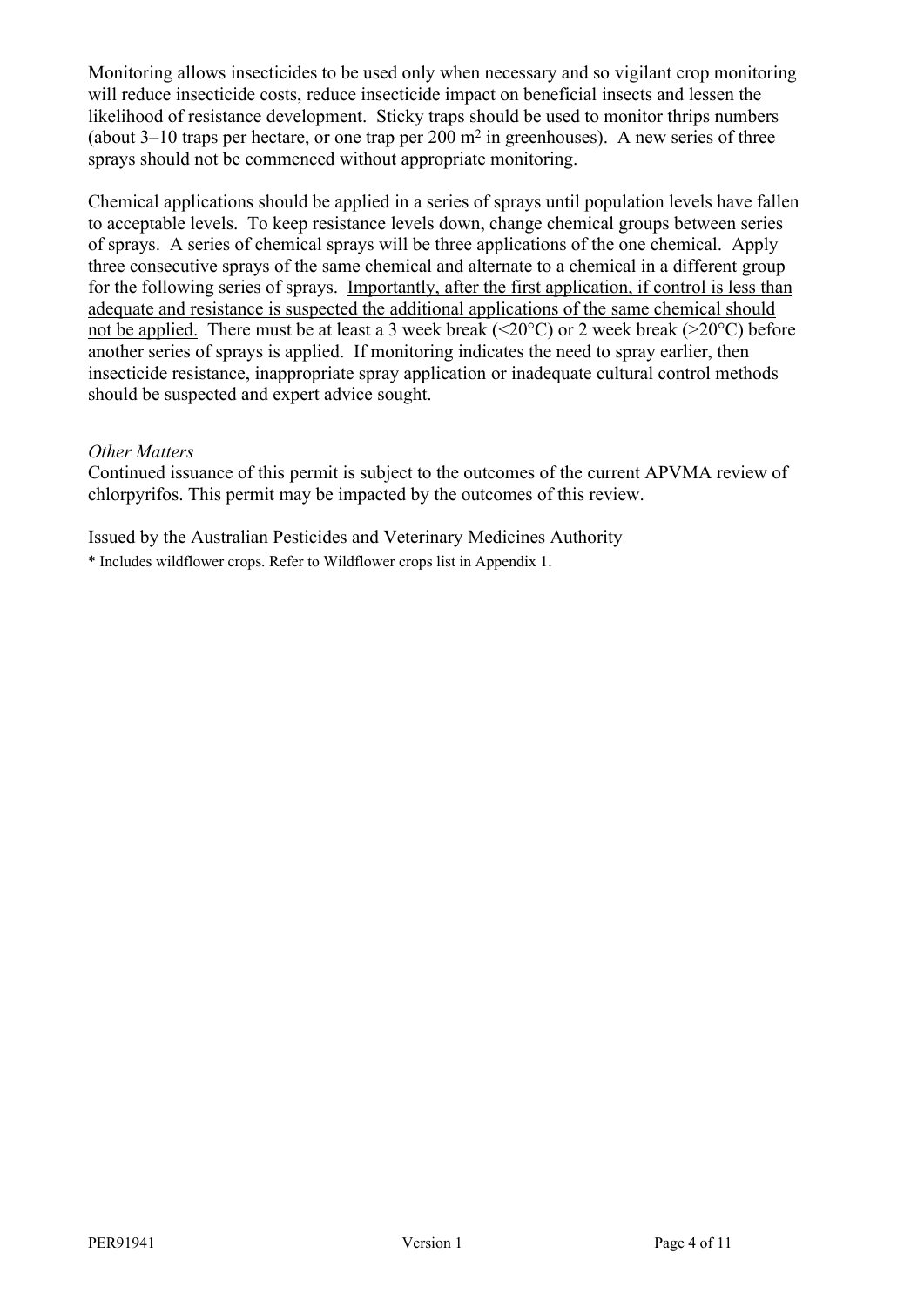# **DIRECTIONS FOR USE:**

## **Table 1: Thysanoptera control in nursery stock (non-food) and ornamentals**

Including (non-food) – seedlings, tubes, potted colour, trees, shrubs, foliage plants, palms, grasses, fruit plants (non-bearing), cut flowers\* and ornamentals.

| Pest                     | <b>Product (MoA)</b>                                                        | Rate           | <b>Critical Use Comments</b>                                                                                                                                                                                                                                                                                                                                                                                                                                                                                                                                                                                                           | <b>Additional Conditions</b>                                                                                                                                                                                                                                     |
|--------------------------|-----------------------------------------------------------------------------|----------------|----------------------------------------------------------------------------------------------------------------------------------------------------------------------------------------------------------------------------------------------------------------------------------------------------------------------------------------------------------------------------------------------------------------------------------------------------------------------------------------------------------------------------------------------------------------------------------------------------------------------------------------|------------------------------------------------------------------------------------------------------------------------------------------------------------------------------------------------------------------------------------------------------------------|
| Thrips<br>(Thysanoptera) | 18 g/L abamectin $(6)$ +<br>$45 \text{ g/L}$<br>chlorantraniliprole<br>(28) | 55-75 mL/100 L | •Monitor crops and commence application when pest thresholds are<br>reached.<br>• Apply spray mixture to near the point of run-off to ensure thorough<br>coverage of all plant surfaces.<br>• Apply by foliar application by ground based sprayers.<br>•DO NOT apply more than 2 applications per crop.<br>•DO NOT re-apply less than 10 days after the previous treatment.<br>•DO NOT apply to crops if 3 applications of a Group 28 insecticide<br>have been applied in the current season. DO NOT apply to crops if a<br>Group 6 insecticide has been applied in the current season.<br>•DO NOT use on vegetable or herb seedlings. | DO NOT apply if heavy<br>rains or storms are forecast<br>within 3 days.<br>DO NOT irrigate to the point  <br>of runoff for at least 3 days<br>after application.<br>See Further Conditions for<br>use of abamectin $+$<br>chlorantraniliprole products<br>below. |

## **Further Conditions for use of abamectin + chlorantraniliprole products**

## **Safety Directions:**

Harmful if swallowed. Do not inhale spray mist. When opening the container, preparing spray and using the product wear: cotton overalls buttoned to the neck and wrist (or equivalent clothing), elbow-length chemical resistant gloves, half face piece respirator with organic vapour/gas cartridge or canister. Wash hands after use. After each day's use wash gloves, respirator (if rubber, wash with detergent and warm water) and contaminated clothing.

In addition, if applying by spraying equipment carried on the back of the user wear cotton overalls, over normal clothing, buttoned to the neck and wrist.

## **First Aid Instructions:**

If poisoning occurs contact a doctor or Poisons Information Centre. Phone 13 11 26. If skin contact occurs, remove contaminated clothing and wash skin thoroughly.

# **Re-entry Directions:**

Under field conditions the spray should be allowed to dry on the foliage before re-entry into treated areas. DO NOT allow re-entry into treated areas in glasshouse for 24 hours after treatment. When prior entry is necessary, wear cotton overalls buttons to the neck and wrist and elbow-length gloves. Clothing must be laundered after each day's use.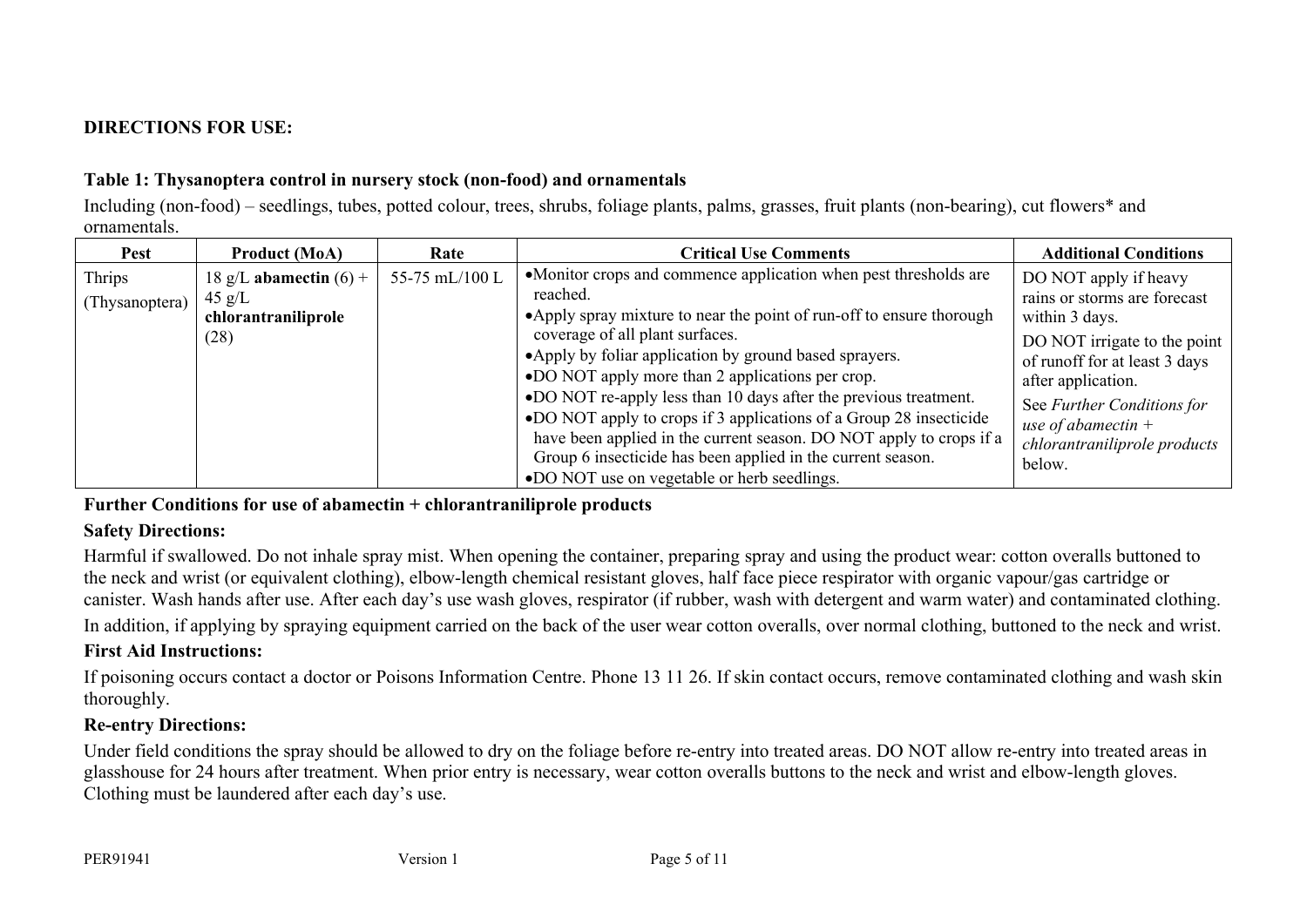## **Spray Drift Restraints**

Specific definitions for terms used in this section of the label can be found at apvma.gov.au/spraydrift.

DO NOT allow bystanders to come into contact with the spray cloud.

DO NOT apply in a manner that may cause an unacceptable impact to native vegetation, agricultural crops, landscaped gardens and aquaculture production, or cause contamination of plant or livestock commodities, outside the application site from spray drift. The buffer zones in the relevant buffer zone table/s below provide guidance but may not be sufficient in all situations. Wherever possible, correctly use application equipment designed to reduce spray drift and apply when the wind direction is away from these sensitive areas.

DO NOT apply unless the wind speed is between three and 20 kilometres per hour at the application site during the time of application.

DO NOT apply if there are hazardous surface temperature inversion conditions present at the application site during the time of application. Surface temperature inversion conditions exist most evenings one to two hours before sunset and persist until one to two hours after sunrise.

## **Mandatory No-Spray Zones**

**DO** NOT apply if there are aquatic and wetland areas including aquacultural ponds, surface streams and rivers within 50 metres downwind from the application area.

## **Protection of Wildlife, Fish, Crustaceans and Environment**

Very toxic to aquatic life. DO NOT contaminate wetlands or watercourses with this product or used containers.

# **Protection of Honey Bees and Other Insect Pollinators**

Highly toxic to bees. DO NOT apply to crops from the onset of flowering until flowering is complete unless the application is made in the time period between 2 hours prior to sunset and 8 hours prior to sunrise. DO NOT allow spray drift to flowering weeds or flowering crops in the vicinity of the treatment area. Before spraying, notify beekeepers to move hives to a safe location with an untreated source of nectar and pollen, if there is potential for managed hives to be affected by the spray or spray drift.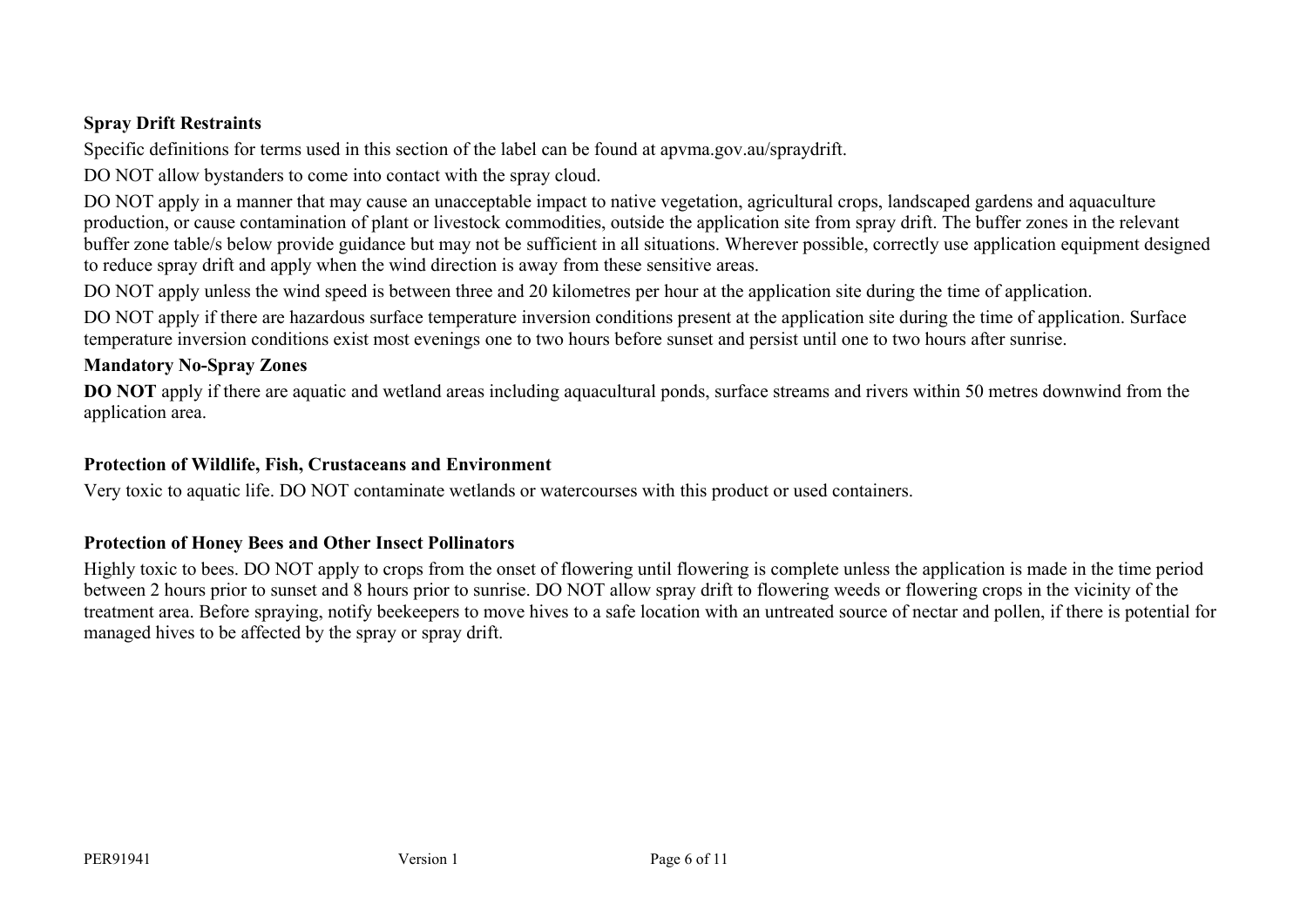# **Table 1 (continued): Thysanoptera control in nursery stock (non-food) and ornamentals**

Including (non-food) – seedlings, tubes, potted colour, trees, shrubs, foliage plants, palms, grasses, fruit plants (non-bearing), cut flowers\* and ornamentals.

| Pest                                                         | <b>Product (MoA)</b>                                           | Rate                                                                                                                            | <b>Critical Use Comments</b>                                                                                                                                                                                                                                                                                                                                                                                                                                                                                                                                                                                                                                                                                                                                                                                                                                                                                                                                                                                                            | <b>Additional Conditions</b>                                                                                                                                                                                                                                                                                                                                                                                                                                                                                                                                                                                                                                                                                                                                                                                                                   |
|--------------------------------------------------------------|----------------------------------------------------------------|---------------------------------------------------------------------------------------------------------------------------------|-----------------------------------------------------------------------------------------------------------------------------------------------------------------------------------------------------------------------------------------------------------------------------------------------------------------------------------------------------------------------------------------------------------------------------------------------------------------------------------------------------------------------------------------------------------------------------------------------------------------------------------------------------------------------------------------------------------------------------------------------------------------------------------------------------------------------------------------------------------------------------------------------------------------------------------------------------------------------------------------------------------------------------------------|------------------------------------------------------------------------------------------------------------------------------------------------------------------------------------------------------------------------------------------------------------------------------------------------------------------------------------------------------------------------------------------------------------------------------------------------------------------------------------------------------------------------------------------------------------------------------------------------------------------------------------------------------------------------------------------------------------------------------------------------------------------------------------------------------------------------------------------------|
| Western<br>flower thrips<br>(Frankliniella<br>occidentalis). | $750$ g/kg<br>acceptiate (1B)<br>$970$ g/kg<br>acceptiate (1B) | $750$ g/kg<br>product<br>130 g/100L<br><b>OR</b><br>$1.3$ kg/ha<br>$970$ g/kg<br>product<br>100 g/100 L<br><b>OR</b><br>1 kg/ha | •DO NOT apply more than 3 applications per crop.<br>•Apply by a ground-based sprayer (hydraulic spray<br>equipment or equivalent).<br>•Apply in sufficient water to ensure thorough<br>coverage of all plant surfaces. Use the appropriate<br>water rate depending on plant size, canopy stage and<br>density, time of year and pest pressure.<br>• For high volume spraying, apply in $500 - 1,000$ L<br>water per hectare.<br>•DO NOT use on crops destined for export.<br>•DO NOT apply to carnations later than 6 days before<br>picking.<br>• May cause foliage damage to certain shrubs and<br>trees, i.e. crab apple, cotton wood, Lombardy poplar<br>and American elm.<br>•DO NOT spray more than once every 28 days on<br>carnations and chrysanthemums. Certain<br>chrysanthemum varieties, i.e. Showoff, Iceberg,<br>Albatross, Bonnie Jean and Statesman have, on<br>occasions, been damaged by products containing<br>acephate.<br>• Use in accordance with <i>Western flower thrips</i><br>resistance management strategy | DO NOT apply using equipment carried on the<br>back of the user.<br>DO NOT spray if rainfall/overhead irrigation is<br>expected before the spray is dry.<br>When using the product in an enclosed/protected<br>situation (e.g. glasshouse/greenhouse) where<br>natural ventilation is restricted, also wear protective<br>goggles and disposable face-mask (mist) that covers<br>mouth and nose.<br>DO NOT allow entry into, or perform agronomic<br>practices in, treated areas until the spray deposits<br>have dried. When prior entry is necessary, wear<br>cotton overalls buttoned to the neck and wrist and<br>elbow-length PVC gloves. Clothing must be<br>laundered after each day's use. For glass houses and<br>other confined area, do not re-enter until spray<br>droplets have dried and area has been thoroughly<br>ventilated. |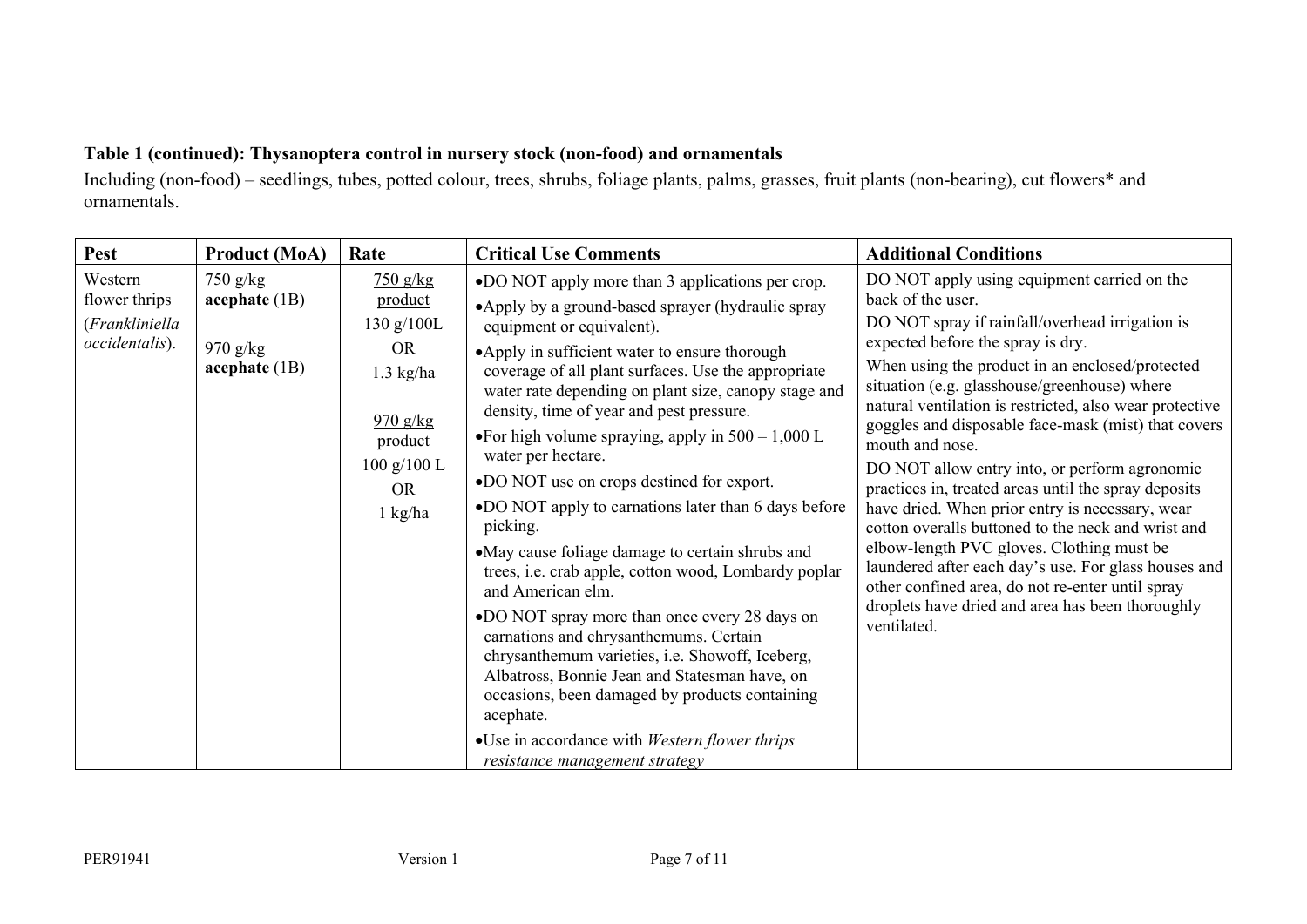| Pest                     | <b>Product (MoA)</b>                                                                 | Rate                                                                                    | <b>Critical Use Comments</b>                                                                                                                                                                                                                                                                                                                                                                                                                                                                                                                                                                                                                                                                                                                                                                                                                                                                                                                                                    | <b>Additional Conditions</b>                                                                                                                                                                                                                                                                                                                                       |
|--------------------------|--------------------------------------------------------------------------------------|-----------------------------------------------------------------------------------------|---------------------------------------------------------------------------------------------------------------------------------------------------------------------------------------------------------------------------------------------------------------------------------------------------------------------------------------------------------------------------------------------------------------------------------------------------------------------------------------------------------------------------------------------------------------------------------------------------------------------------------------------------------------------------------------------------------------------------------------------------------------------------------------------------------------------------------------------------------------------------------------------------------------------------------------------------------------------------------|--------------------------------------------------------------------------------------------------------------------------------------------------------------------------------------------------------------------------------------------------------------------------------------------------------------------------------------------------------------------|
| Thrips<br>(Thysanoptera) | $100$ g/L alpha-<br>cypermethrin<br>(3A)<br>$250$ g/L alpha-<br>cypermethrin<br>(3A) | $100 \text{ g/L}$<br>product<br>$125$ mL/ha<br>$250 \text{ g/L}$<br>product<br>50 mL/ha | •DO NOT apply using backpack spraying equipment.<br>•Alpha-cypermethrin will not control Western flower<br>thrips.<br>•Apply at the first sign of the pests using ground<br>boom spray application equipment only.<br>• Use a non-ionic wetting agent at the rate specified by<br>the manufacturer for use in horticultural crops.<br>•DO NOT apply more than 4 applications per crop per<br>year at a minimum re-treatment interval of 7 days.                                                                                                                                                                                                                                                                                                                                                                                                                                                                                                                                 | DO NOT apply if rainfall is expected within 6<br>hours of application.<br>Do not enter treated areas until the spray has dried<br>after applying the product to control thrips, unless<br>wearing cotton overalls buttoned to the neck and<br>wrist (or equivalent clothing) and chemical resistant<br>gloves. Clothing must be laundered after each day's<br>use. |
|                          | $11.82$ g/L<br>azadirachtin<br>(UN)                                                  | 200-300<br>mL/100L                                                                      | •Apply when pest require control for crop<br>management purposes.<br>• Regularly scout crops to monitor for eggs and larvae.<br>Treat when pests appear, targeting eggs at hatch or<br>small larvae (prior to third instar stage) before the<br>pest becomes entrenched.<br>•DO NOT apply more than 5 applications per crop per<br>year at a minimum re-treatment interval of 7-10<br>days.<br>• Ensure spray application provides thorough coverage<br>of all plant foliage. Adjust water spray volume to<br>crop density and growth stage.<br>•Apply by a ground-based sprayer (hydraulic spray<br>equipment or equivalent).<br>• Use the higher rate when longer residual control is<br>required, or during periods of high pest pressure or<br>rapid crop growth, or when crops are well advanced,<br>or when insect infestation is high, or when<br>conditions favour high pest pressure.<br>•Continue to monitor crops and make a subsequent<br>application as necessary. | DO NOT use on vegetable or herb seedlings.<br>Trials on sensitive plants such as ferns, poinsettias<br>and African violets have resulted in crop damage.<br>Minor phytotoxic effects have occurred in other<br>species.                                                                                                                                            |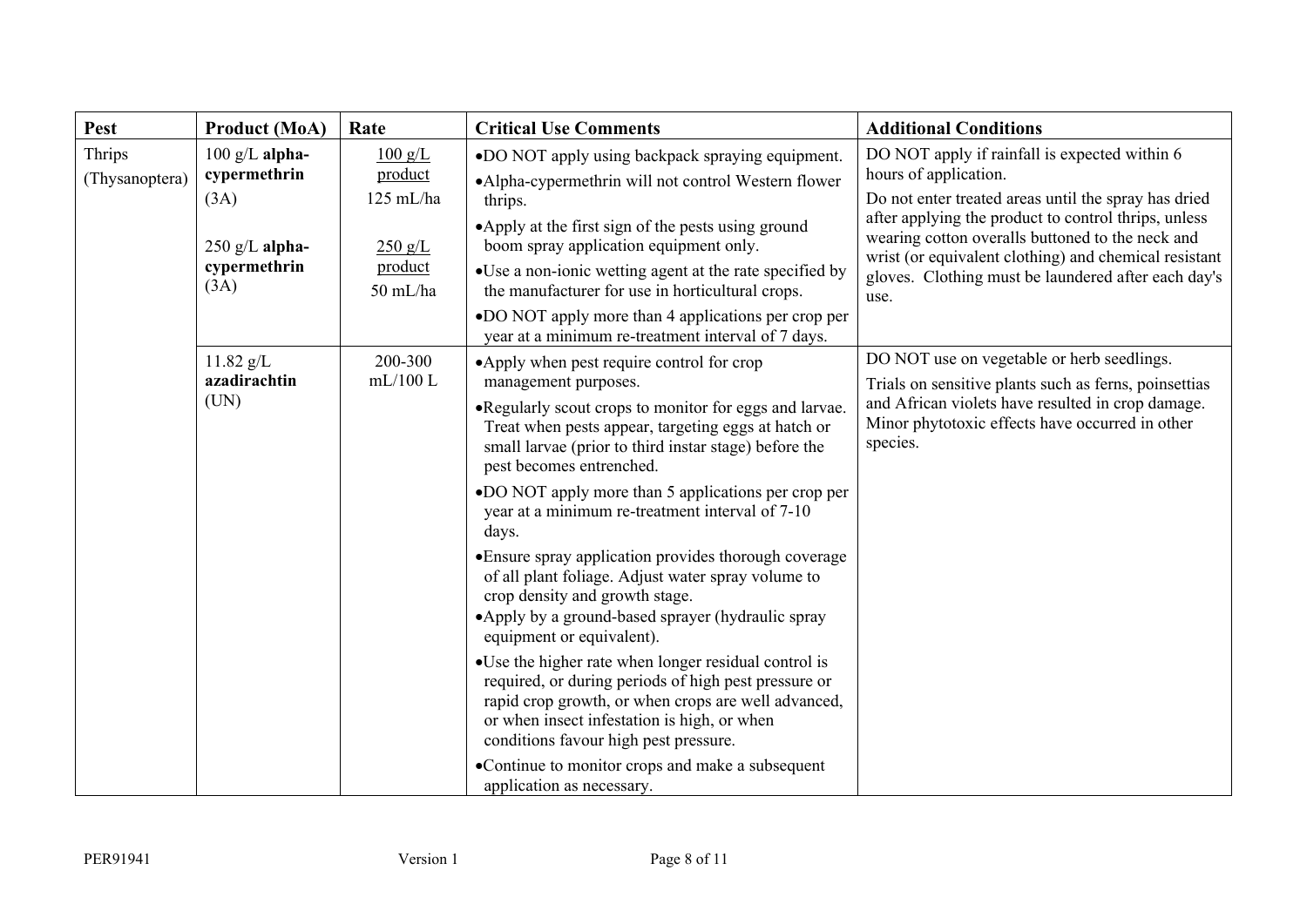| <b>Pest</b>              | <b>Product (MoA)</b>                   | Rate               | <b>Critical Use Comments</b>                                                                                                                                                                                                                                                                                                                                                                                                                                                                             | <b>Additional Conditions</b>                                                  |
|--------------------------|----------------------------------------|--------------------|----------------------------------------------------------------------------------------------------------------------------------------------------------------------------------------------------------------------------------------------------------------------------------------------------------------------------------------------------------------------------------------------------------------------------------------------------------------------------------------------------------|-------------------------------------------------------------------------------|
| Thrips<br>(Thysanoptera) | $500 \text{ g/L}$<br>chlorpyrifos (1B) | 125-200<br>mL/100L | •Apply when pest require control for crop<br>management purposes.                                                                                                                                                                                                                                                                                                                                                                                                                                        | DO NOT apply using equipment carried on the<br>back of the user.              |
|                          |                                        |                    | • Regularly scout crops to monitor for eggs and larvae.<br>Treat when pests appear, targeting eggs at hatch or<br>small larvae (prior to third instar stage) before the<br>pest becomes entrenched.<br>•Apply by a ground-based sprayer (hydraulic spray<br>equipment or equivalent).<br>•Apply no more than 2 applications per crop or<br>season.<br>•Apply at a minimum re-treatment interval of 7 to 14<br>days.<br>• Apply in sufficient water to ensure thorough<br>coverage of all plant surfaces. | Not for use in the home garden.<br>DO NOT use on vegetable or herb seedlings. |
|                          |                                        |                    | • Use the higher rate when longer residual control is<br>required, or during periods of high pest pressure or<br>rapid crop growth, or when crops are well advanced,<br>or when insect infestation is high, or when<br>conditions favour high pest pressure.                                                                                                                                                                                                                                             |                                                                               |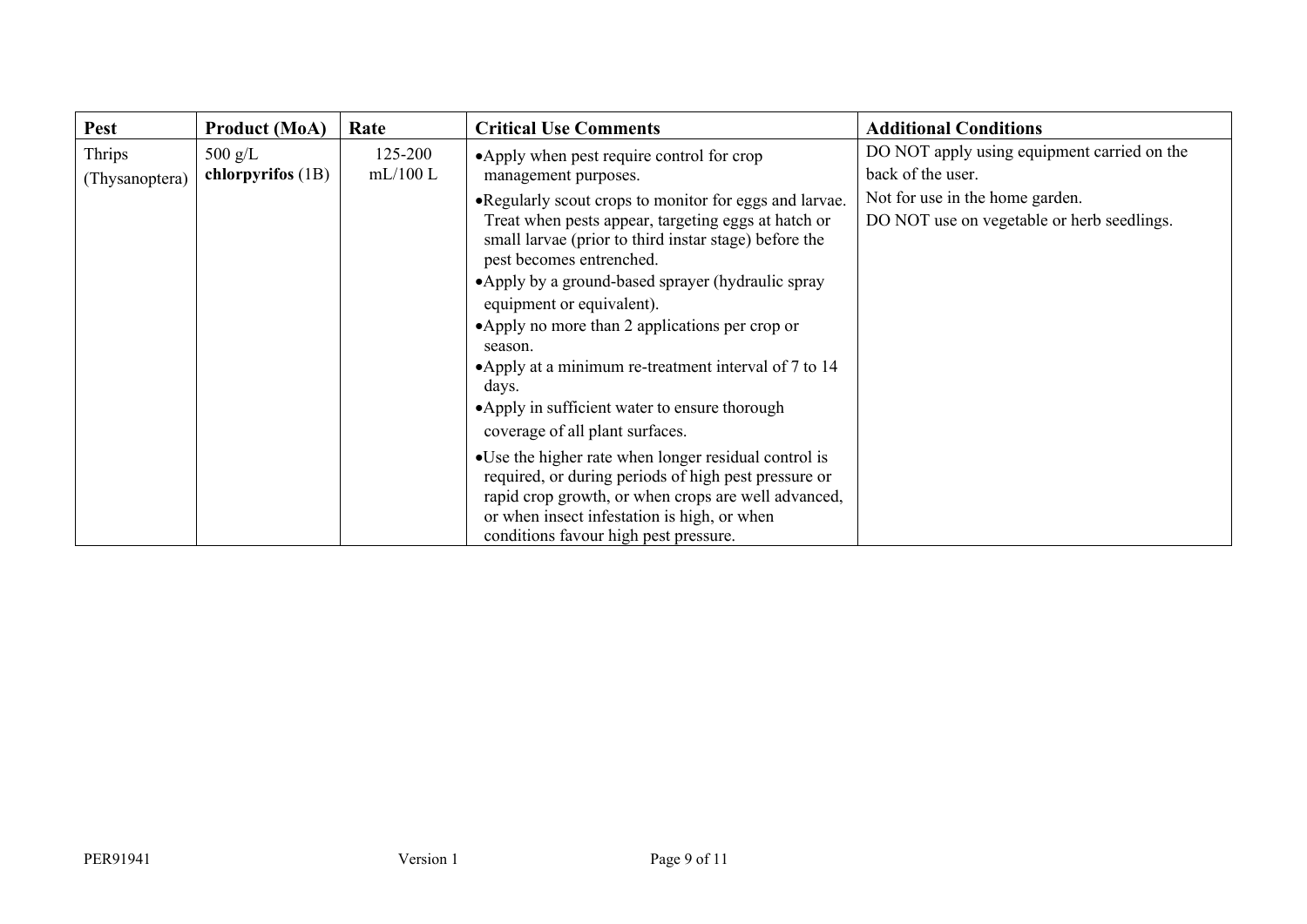| <b>Pest</b>              | <b>Product (MoA)</b>                 | Rate               | <b>Critical Use Comments</b>                                                                                                                                                                                                                                 | <b>Additional Conditions</b>                                                                                                                                                           |
|--------------------------|--------------------------------------|--------------------|--------------------------------------------------------------------------------------------------------------------------------------------------------------------------------------------------------------------------------------------------------------|----------------------------------------------------------------------------------------------------------------------------------------------------------------------------------------|
| Thrips<br>(Thysanoptera) | $400 \text{ g/L}$<br>methomyl $(1B)$ | 100-200<br>mL/100L | •Apply when pest require control for crop<br>management purposes.                                                                                                                                                                                            | DO NOT apply using equipment carried on the<br>back of the user.                                                                                                                       |
|                          |                                      |                    | • Regularly scout crops to monitor for eggs and larvae.<br>Treat when pests appear, targeting eggs at hatch or<br>small larvae (prior to third instar stage) before the<br>pest becomes entrenched.                                                          | Not for use in the home garden.<br>DO NOT use on vegetable or herb seedlings.<br>DO NOT use in covered or protected situations<br>such as glasshouses, greenhouses or plastic tunnels. |
|                          |                                      |                    | •Apply by a ground-based sprayer (hydraulic spray<br>equipment or equivalent).                                                                                                                                                                               |                                                                                                                                                                                        |
|                          |                                      |                    | •Apply no more than 2 applications per crop or<br>season.                                                                                                                                                                                                    |                                                                                                                                                                                        |
|                          |                                      |                    | •Apply at a minimum re-treatment interval of 7 to 14<br>days.                                                                                                                                                                                                |                                                                                                                                                                                        |
|                          |                                      |                    | • Apply in sufficient water to ensure thorough<br>coverage of all plant surfaces.                                                                                                                                                                            |                                                                                                                                                                                        |
|                          |                                      |                    | • Use the higher rate when longer residual control is<br>required, or during periods of high pest pressure or<br>rapid crop growth, or when crops are well advanced,<br>or when insect infestation is high, or when<br>conditions favour high pest pressure. |                                                                                                                                                                                        |